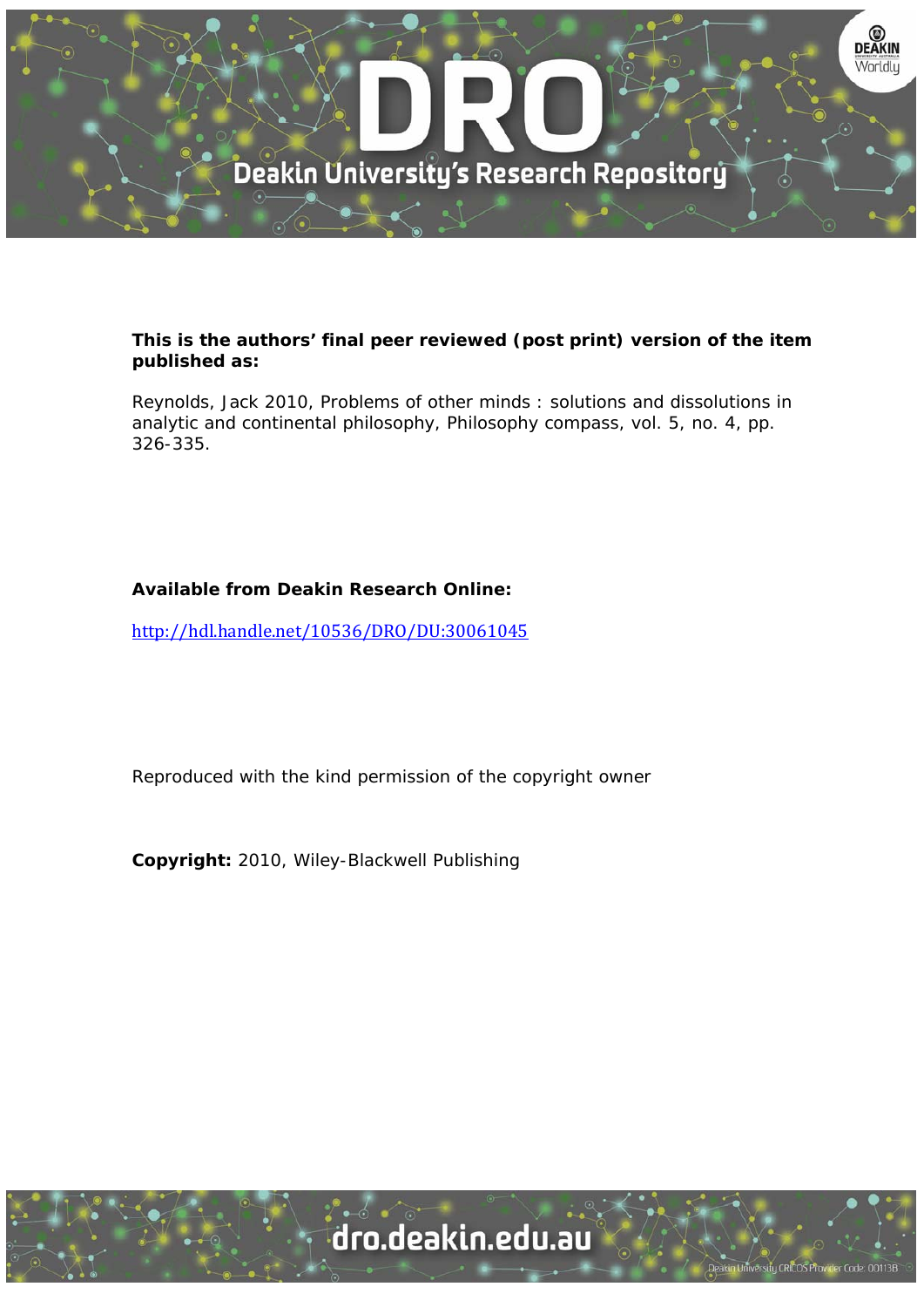# PROBLEMS OF OTHER MINDS: SOLUTIONS AND DISSOLUTIONS IN ANALYTIC AND CONTINENTAL PHILOSOPHY

While there is a great diversity of treatments of other minds and inter-subjectivity within both analytic and continental philosophy, this essay aims to specify some of the core structural differences between these treatments. Although there is no canonical account of the problem(s) of other minds that can be baldly stated and that is exhaustive of both traditions, it can be loosely defined in family resemblances terms. It seems to have: 1. an epistemological dimension (How do we know that others exist? Can we justifiably claim to know that they do?); 2. an ontological dimension that incorporates issues to do with personal identity (What is the structure of our world such that inter-subjectivity is possible? What are the fundamental aspects of our relations to others and how do they impact upon/constitute our self-identity?); and 3. it also depends on one's answer to the question what is a mind (How does the mind – or the concept of 'mind' – relate to the brain, the body, and the world?). While these three issues are co-imbricated, I will claim that analytic engagements with the problem of other minds focus on 1, whereas continental philosophers focus far more on 2. In addition, this essay will also point to various other downstream consequences of this, including the preoccupation with embodiment and forms of expressivism that feature heavily in various forms of continental philosophy, and which generally aim to ground our relations with others in a pre-reflective manner of inhabiting the world that is said to be the condition of reflection and knowledge.

#### 1. a) ANALYTIC PHILOSOPHY AND THE PROBLEM OF OTHER MINDS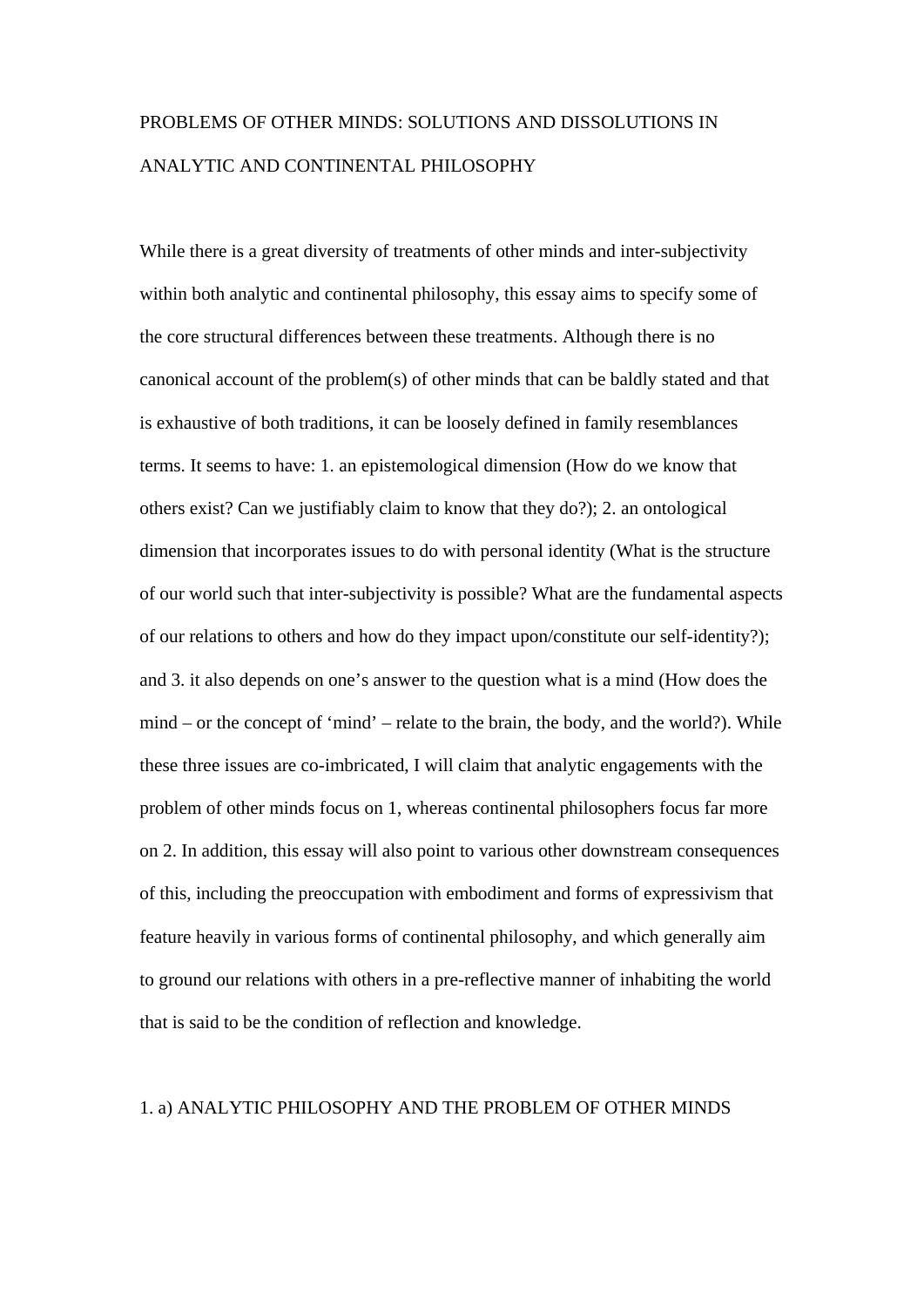Analytic philosophy's interest in the problem of other minds is typically posed in epistemic terms. The core problem is that we have two competing intuitions about our knowledge of the existence of the other that both have some *prima facie* plausibility: a behaviourist intuition that in our daily life we do in fact know others with reliability (cf. Ryle); and a Cartesian one that insists that there is something about the other (their mental life) that necessarily remains unknowable (Overgaard 250). For most, however, the issue of subjectivity (and hence inter-subjectivity) has been too quickly dispensed with by behaviourism's strict eliminativism about the mental, which resolves the problem of others minds by fiat, and analytic philosophy has since concluded, almost univocally, that the view that the other is simply their behaviour cannot be right. After all, others are often enigmatic and confusing, and the consensus is that Ryle's main insight – that the mental is importantly related to behavioural response or output – can be readily accommodated within contemporary forms of functionalism. If the behaviourist solution is eschewed, however, we seem to be left without the required intellectual resources to adequately confront the sceptical problem regarding how we can know that there really are other minds, and how we are to distinguish creatures with such minds (persons) from Zombies. Without the behaviourist's entailment relation between pain behaviour and pain, it seems that the best we can do is to argue by analogy from our own experiences of the relationship between us having mental states and behaving in certain ways, as was suggested by Mill (p191) and A. J. Ayer (p191-214). Arguments by analogy are, however, at best probabilistic, and probabilistic claims (or generalisations) based on a single experience seem rather irresponsible (Wittgenstein 293). Moreover, they do not capture either the judgments of common-sense/folk psychology on this issue, or our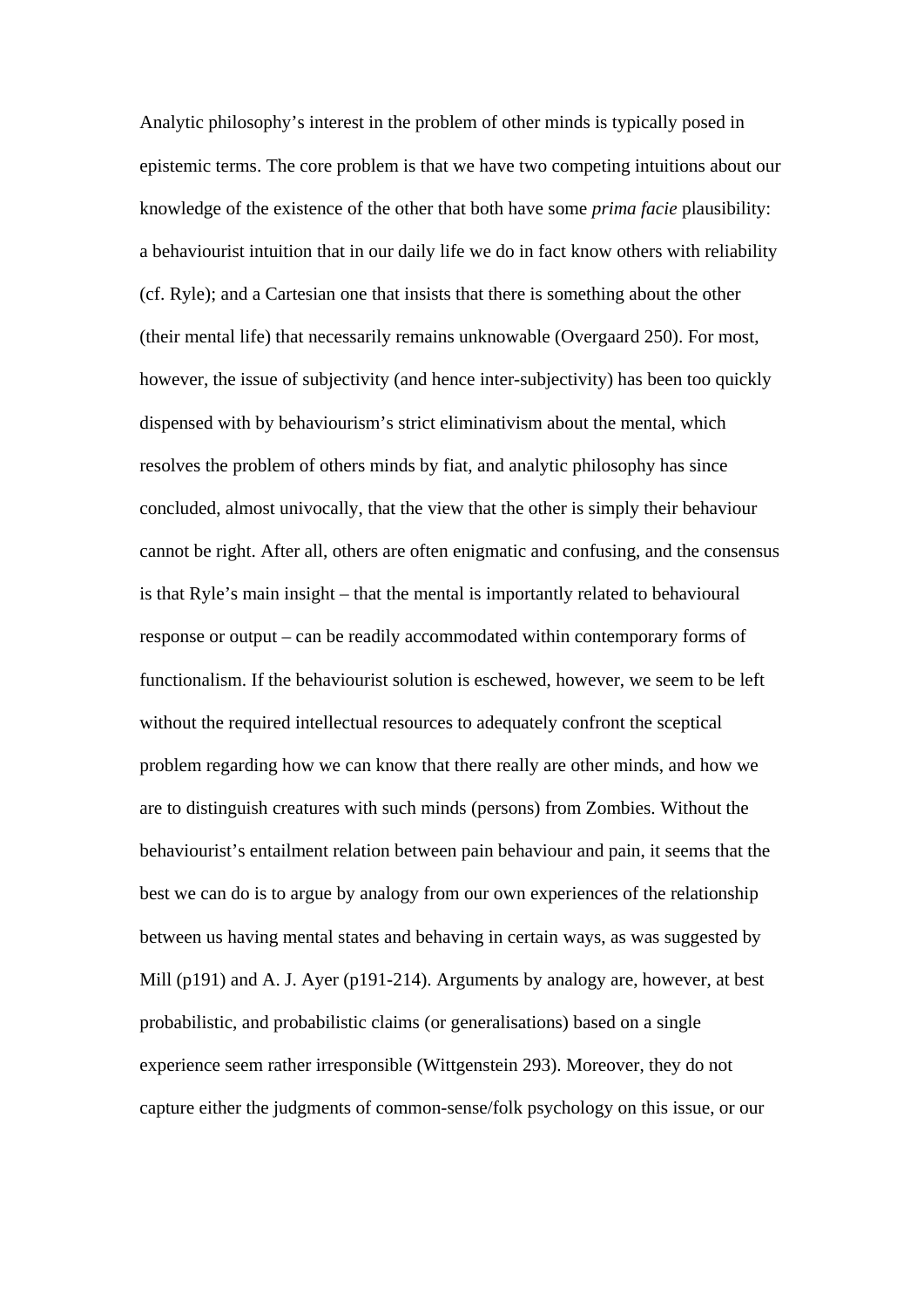pre-reflective relationship with others that phenomenology aims to describe and disclose.

Faced with the inductive problem of arguments by analogy (i.e. one case is not sufficient) one can respond in either of two main ways: 1. improve the argument from analogy, and/or supplement it with other inductive arguments; 2. give up the inferential problematic and find another way of showing how belief is justified (Stern 220). Most continental philosophers pursue some version of the second alternative – e.g. some norms are said to be grounded in perception rather than inference, and there is often claimed to be a transcendental conception of normativity, whether it be the structure of our perceptual being-in the-world, or Apel and Habermas' claim that everyday conversation and argument presupposes certain regulative ideals that we should endeavour to live up to. Analytic attempts to pursue this strategy are much rarer, confined to the post-Wittgensteinian tradition of conceptual and criteria-based solutions to the problem. The claim made by Wittgenstein, Norman Malcolm and Peter Strawson in different ways, is that the required link between the observed behaviour of the other and the attribution of mental states to them is neither an inductive inference, nor a direct entailment (as in behaviourism); rather, the relationship between mental states and behaviour is claimed to be criterial (Hyslop). It remains, however, a comparatively marginal position within analytic philosophy, due to ambiguities surrounding the use and abuse of the idea of criteria and the abiding concern to integrate with the findings of the sciences.

Most contemporary analytic responses to the problem of other minds hence attempt the first option: to reconstrue the argument by analogy and present it in a hybrid form that incorporates inference to the best explanation and hence imbues the argument with a status akin to a scientific theory. As Alec Hyslop suggests, "the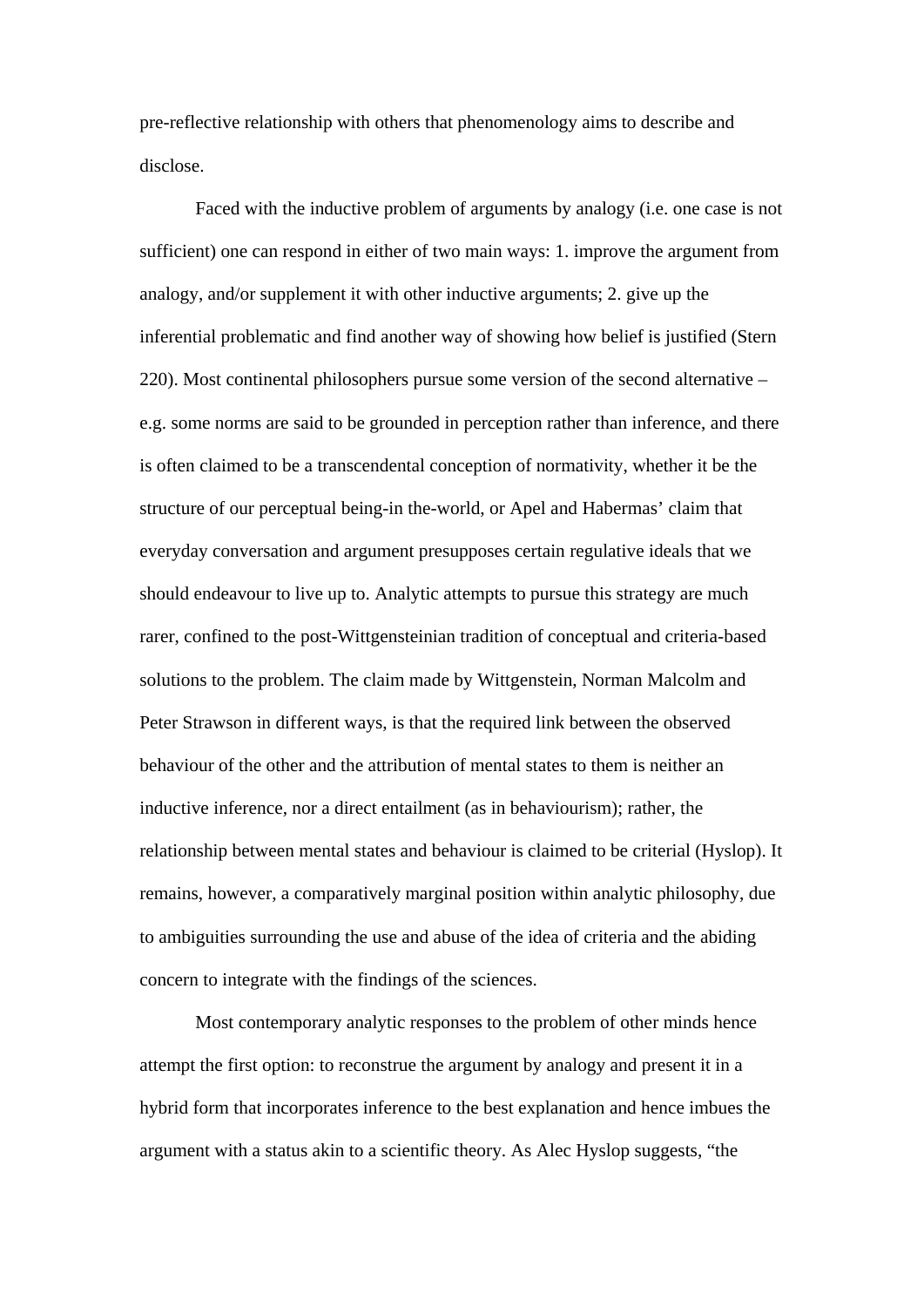guiding thought is that the mental states of human beings are what cause them to behave as they do. So, the inference to their having minds is one based on that being the best explanation for the way they behave" (Hyslop).

It is also important to recognise that much of the recent literature has centred around debates about 'folk psychology'. The folk have a faith that other people exist, and, on this view, they also evince an everyday ability to fairly accurately attribute desires, beliefs, and intentionality to other people despite the possibility of them being but cloaks and springs. The task for the analytic philosopher that takes this datum seriously (not all do) becomes one of explaining how this common sense folk psychology about the other might have come about, how it functions, what roles it plays in regard to meaning, reference-fixing, and to answer some more technical questions, such as **to what extent is our mastery of folk psychology a matter of representation-possession, and how special-purpose and/or innate is the mechanism underwriting our folk psychological competence?** Despite the problem of other minds sometimes being considered to be marginal, these debates have significant consequences for two of the dominant positions in philosophy of mind. As Nicholls and Stich suggest, "if functionalists conceive of folk psychology as the body of information that underlies mind-reading, and there is no such body of information, then the functionalist account of the meaning of mental state terms must be mistaken, since there is no folk theory to implicitly define these terms. And if there is no folk theory underlying mind-reading, then it cannot be the case that folk psychology is a radically mistaken theory as the eliminativists insist" (Nicholls & Stich 9).

Two main answers to the questions regarding folk psychology have been proffered in recent times, labelled respectively 'Theory Theory' and 'Simulation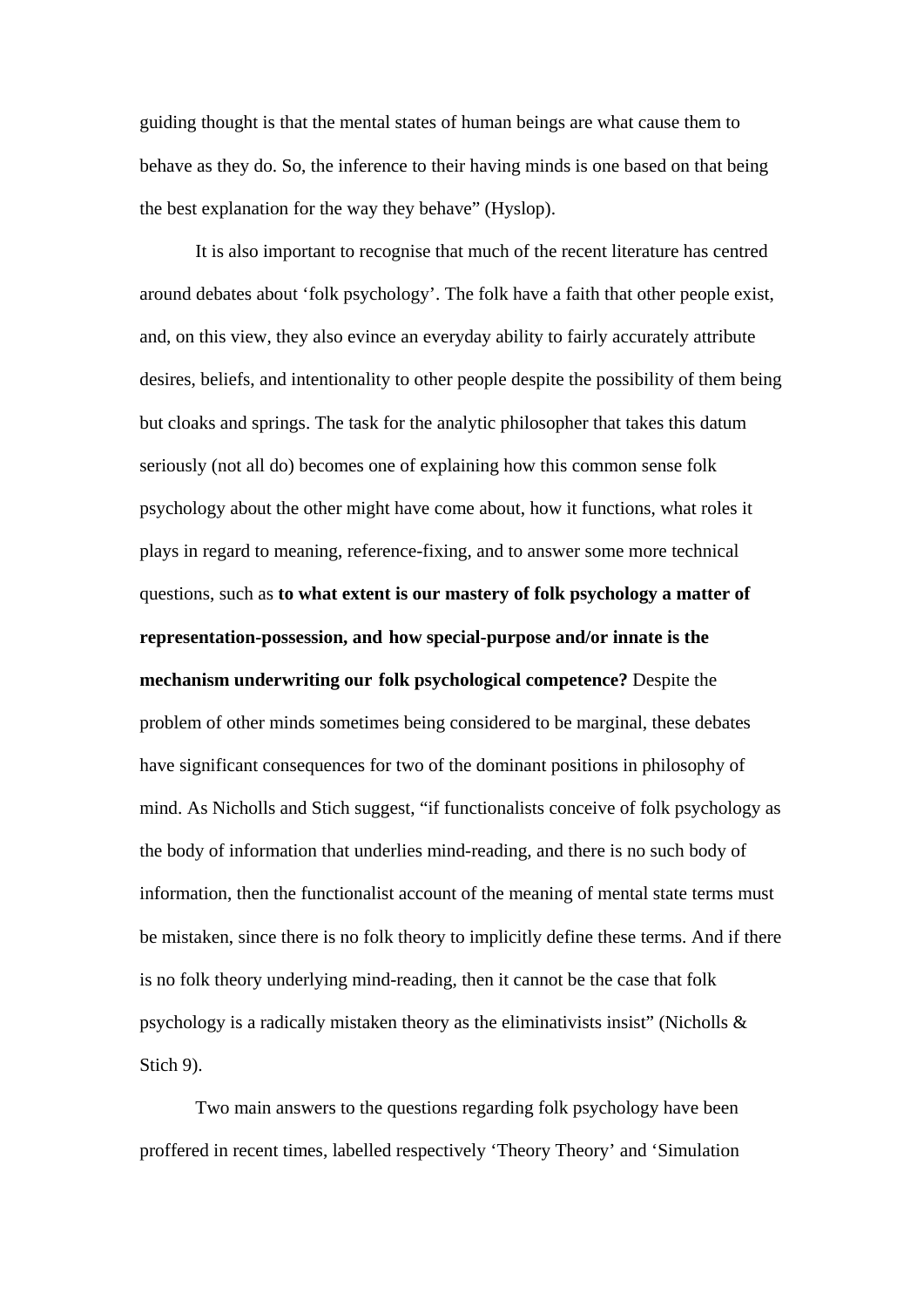Theory'. To the above questions in bold, TT generally answers (1) 'a lot' and (2) 'not much<sup>'i</sup>. ST generally answers (1) 'not much' and (2) 'a lot'<sup>ii</sup>. Of course, both come in different forms, as well as hybrid ones, but on the standard TT view it is because we have an implicit theory (with rules, etc.) that we are able to identify other minds and predict their behaviour with some competence. TT is hence inferential and quasiscientific, in that other minds are more like hypothesised entities than immediate givens, and we infer from observed public behaviour to a hidden mental cause. *Prima facie*, however, TT is confronted with an obvious problem if such a mechanism is said to be central to understanding others. Given that children seem to lack a suitably developed *theory* of mind, being without the required inferential abilities (and especially the awareness of others as mental agents with beliefs different from their own), TT seems committed to the view that there is no experience of minded beings, and thus no genuine understanding of self and other, until roughly 4 years of age. One might accept this consequence, defining mental states narrowly such that children don't have them at all and that we are initially essentially an interior and private mind until 'theory theory' kicks in (Gallagher and Zahavi 176). Such a radical shift may, however, be difficult to explain. Alternatively, one might adopt a gradualist thesis that deflects the force of this counter-intuitive result regarding children and 'mindedness', and which attempts to come to terms with findings in developmental psychology and the brain sciences. For example, it might be argued that there is some quasiunderstanding of others evinced when the child is able from birth to distinguish humans from non-human and playfully imitate only the former, but maintain that infants lack fully-fledged representational mental states.

For Simulation Theory, on the other hand, we represent the mental activities of others by mentally simulating them, or by simulating similar activities and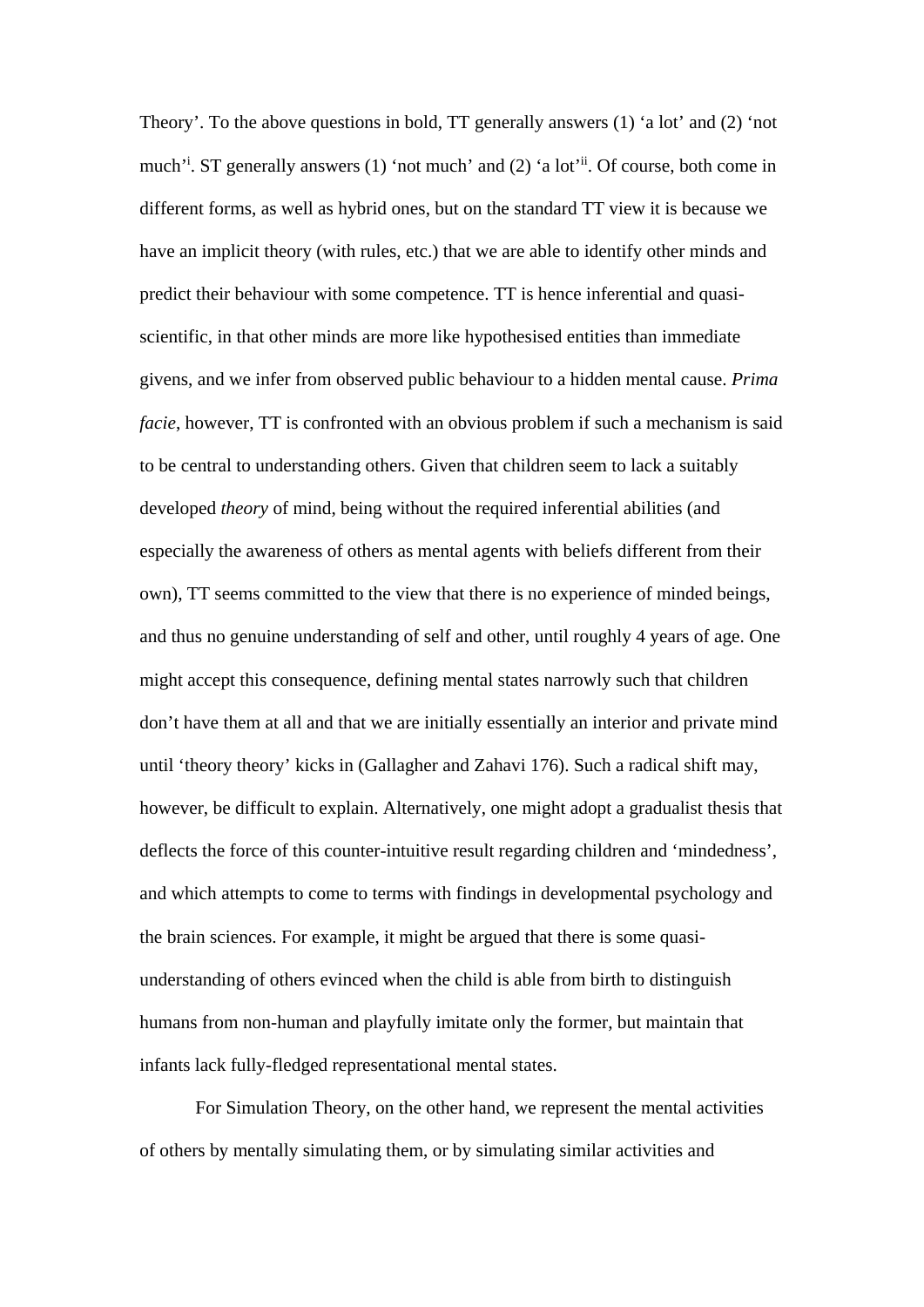processes (for some versions of ST this is said to happen at the subconscious level). The explicit version of ST remains within the argument by analogy paradigm, in that it contends that the processes that our brain uses to guide and understand our own behaviour can also make possible representations of other people. Rather than maintaining that we have some general information (or theory) that makes it possible, we use our own mind (and behavioural processes) as a model of what the other's mind might be like, mainly through imagination according to Alvin Goldman (p161- 85). This position denies that mental theorising is at bottom what is going on, and draws attention to the emotional and imaginative aspects of our relations with others. For Goldman, we have a privileged understanding of our own mind through introspection, and using these resources we then attempt to put ourselves in the other's shoes.

As a response to the problem of other minds, however, this seems problematic. To try and consciously put ourselves in the other's shoes presupposes that we already have some understanding that they are in fact others. Likewise, to see the similarity between my pain and the other's pain I have to already understand their gestures as expressive phenomena that are bound up with other minds rather than mere automatons, and it thus begs the question. Another problem is that there seems to be little phenomenological evidence of the indispensability of such introspective and imaginative simulations to our everyday dealings with others. As Wittgenstein is reputed to have said, do we look within ourselves in order to recognise the other's fury?

One solution to this problem is to abandon Goldman's insistence upon the importance of introspection and the imagination, and to maintain that the simulations are subconscious or subpersonal, thus bypassing the phenomenological objection to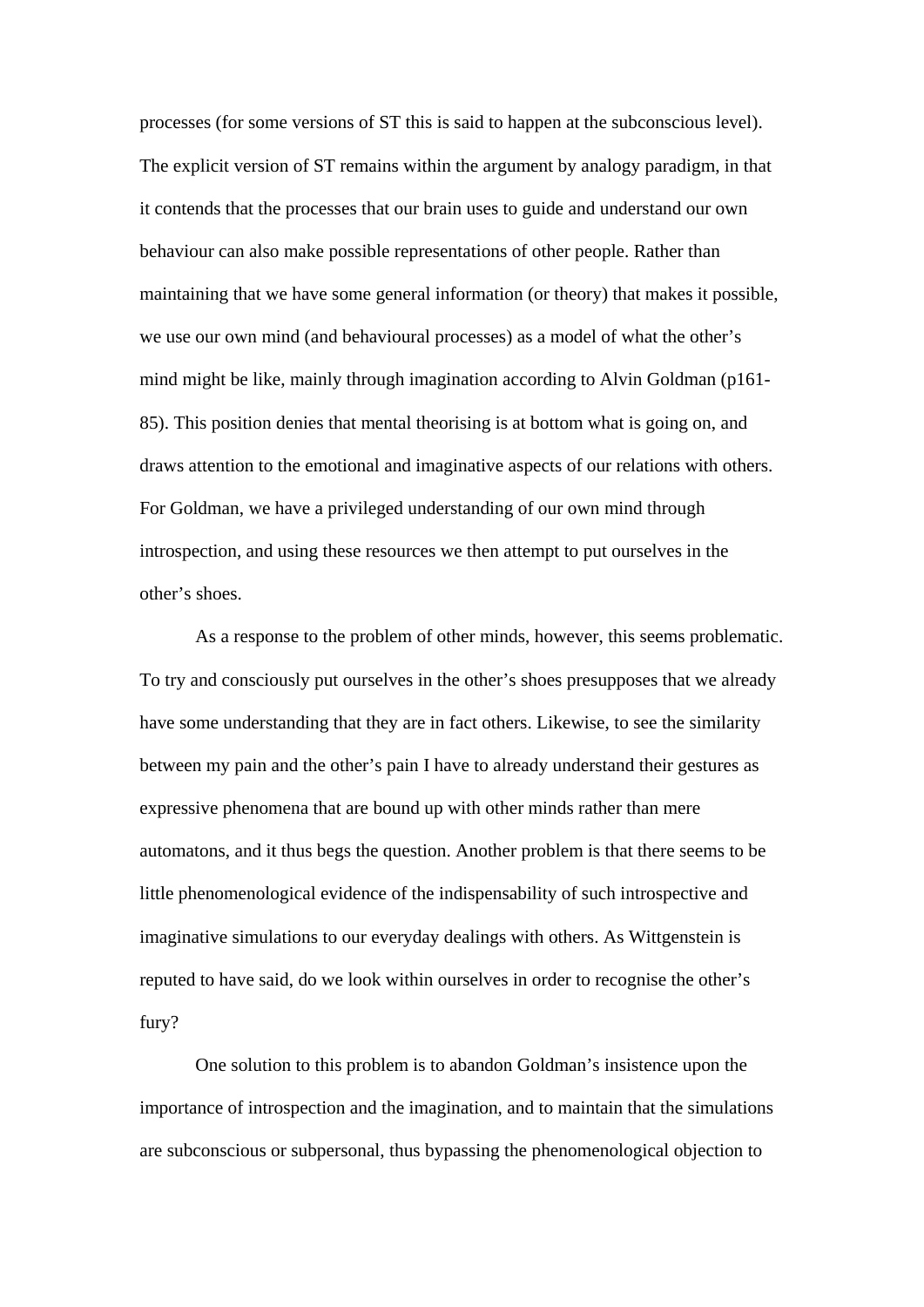ST. It is frequently claimed that recent evidence from neurology and other cognitive sciences supports this view, in particular the fact that mirror neurons 'fire' in the same manner when we perform an act as when we witness someone else performing it. While mirror neurons have not been discovered to exist in humans but rather only in monkeys (the relevant test on humans would not get ethics approval), let us grant that coupled with other well-known findings in developmental psychology (e.g. newborn imitation of tongue protuberance, recognition of 6 basic emotions, etc.) they provide some (probabilistic) evidence for the claim that the human brain has systems that may be activated either "endogenously — for example, by the output of one's own decision-making, emotion-formation, or pain perception systems — or exogenously, directly fed by the sight of other human faces and bodies" (Gordon). At least as 'implicit ST' interprets such data, this suggests that one perceives the other and there is then a subconscious activation of mirror neurons that represent/replicate the experience that is being perceived. But why should these sub-personal processes be characterised as simulations, when 'simulations' on the usual understanding involves reference to either pretence, with an agent who does the pretending/simulating, or to an instrumental model that we can use to understand some other thing? Neither of these definitions seems to be involved in the use that *implicit* ST makes of the term simulation (Gallagher & Zahavi 179). Without a clear answer to this, it is not clear that these neural resonance processes aren't better understood as *part of* perception rather than something that comes *after* perception as implicit ST contends. Are there internal replicas or representations of the other involved here, or are they directly part of the perceptual apprehension without intermediary in the manner that philosophers like Merleau-Ponty and Scheler have maintained? The scientific findings have not ruled out either interpretation.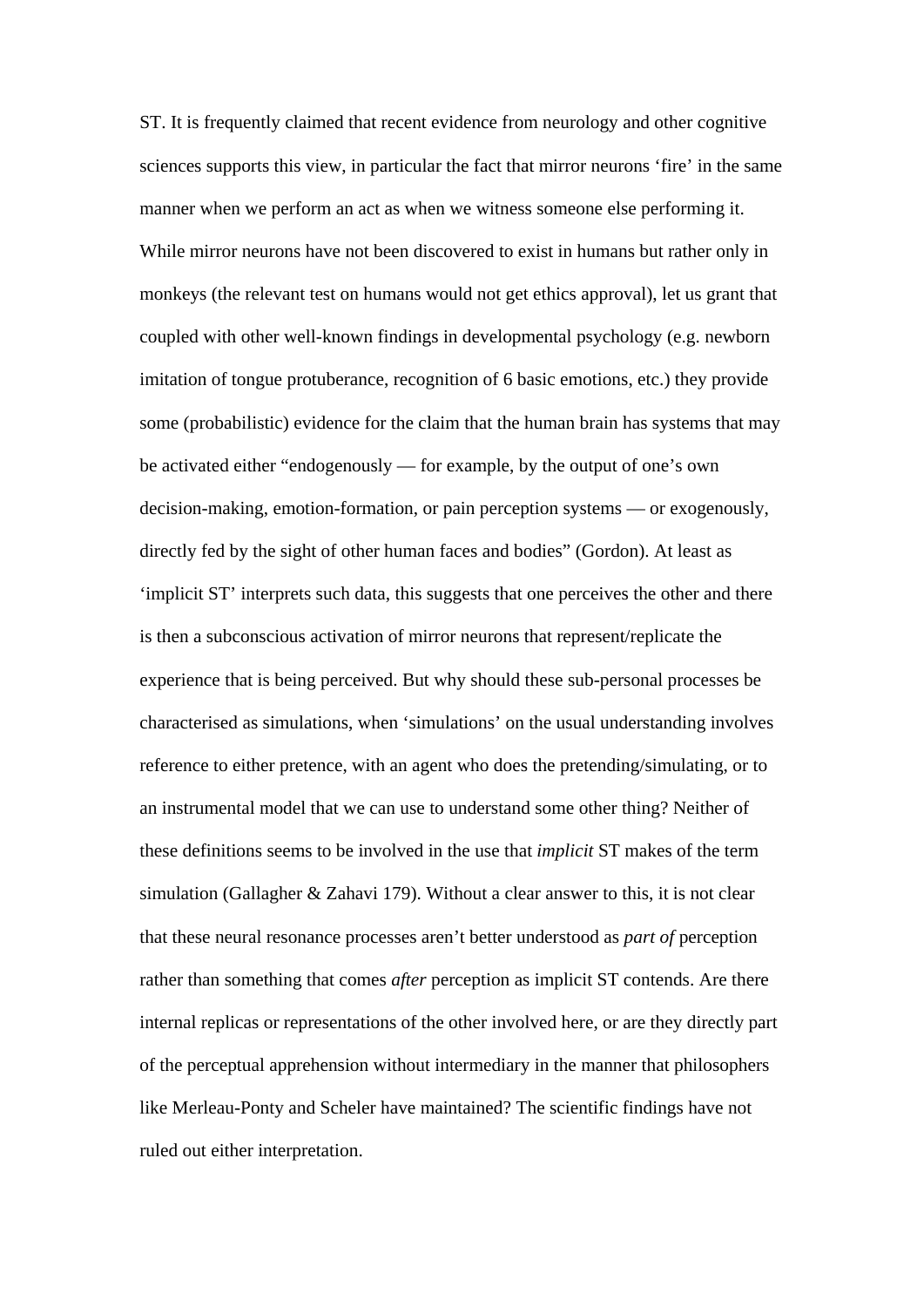It is clear that for both ST and TT the problem of other minds is not resolved in an epistemic sense. In the latter case, functionalism cannot be known to hold of minds in general unless it holds of other minds, and that cannot be known unless they have been shown to exist (Hyslop). In the former case, there is no independent argument that our simulations are a response to an actual other person. Rather, both views are predominantly concerned with trying to fit in with a different overall view of the mind and brain emerging in the relevant sciences.

#### 1. b) CONTINENTAL PHILOSOPHY

Having suggested that epistemology is central to the way that the problem of other minds is traditionally formulated in analytic philosophy and to the background concern to integrate (or cohere) with the knowledge claims from the various brain sciences, we might note that both of these foci are *comparatively* absent from continental reflections upon inter-subjectivity. Instead, philosophers like Hegel, Husserl, Heidegger, Merleau-Ponty, and Sartre, sought to establish a new outlook on the world and our (social) place within it, precisely through overturning the modern conception of knowledge and the various paradoxes bound up with it, with the problem of other minds being envisaged as an exemplary case. The problem for the above philosophers is the focus on epistemology *and* the particular paradoxical understanding of epistemology that we have inherited, which is roughly the bifurcating one that Foucault in *The Order of Things* describes as the "empiricotranscendental doublet of modern thought" (xiv) and that Merleau-Ponty calls empiricism and intellectualism. The worry seems to be that the modern conception of knowledge might serve to disguise from the fly a way out of the bottle, and, in a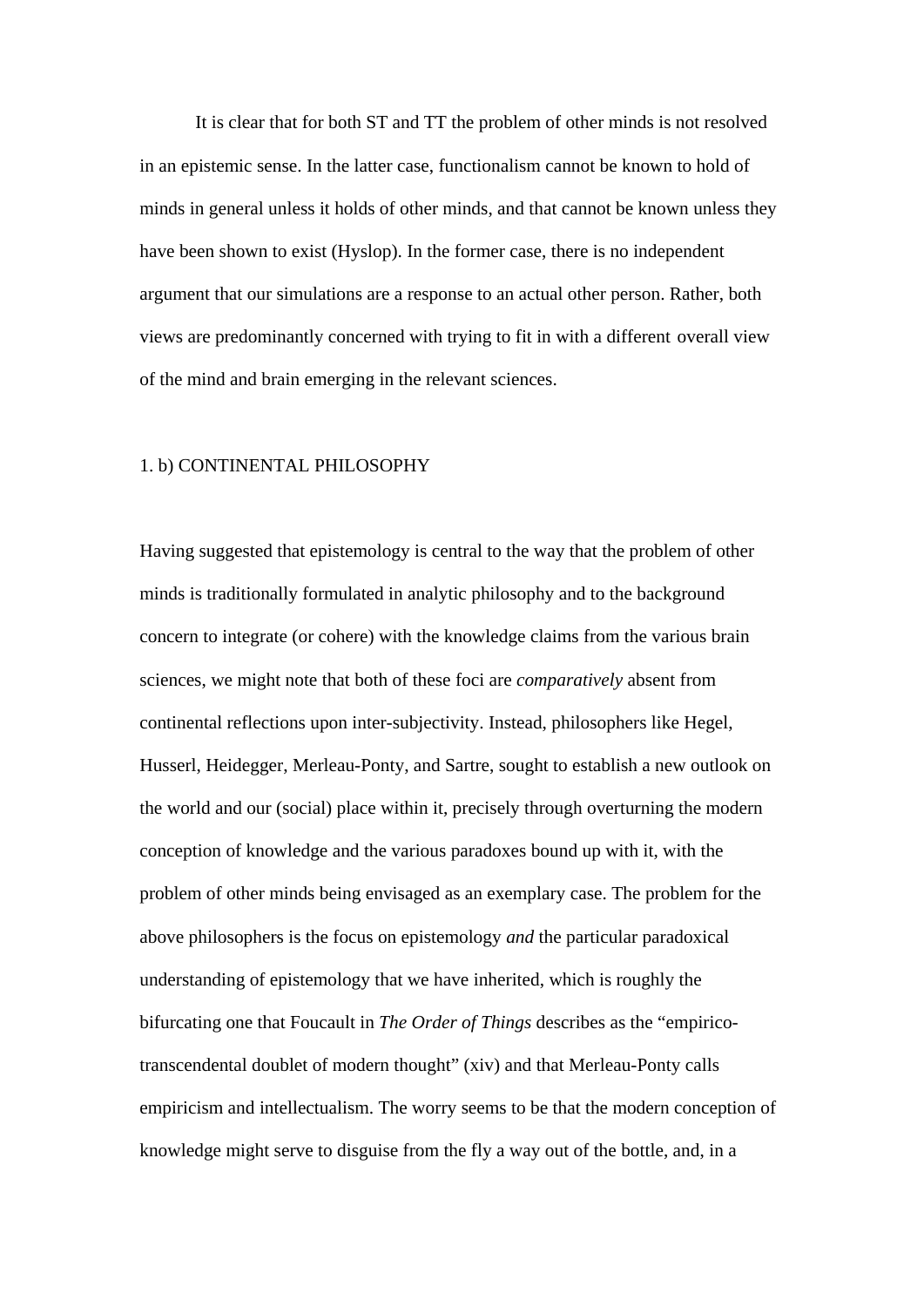related vein, Richard Rorty's *Philosophy and the Mirror of Nature* suggests that epistemic scepticism about the external world or other minds depends upon the mirror of nature conception of the mind, in which the mind is assumed to be ontologically distinct from its environment. And based on the foregoing account of other minds (which resembles the thing-in-itself), it seems fair to suggest that analytic philosophy's epistemic and justificatory focus concedes something to the sceptical problematic. Things are very different in continental philosophy, however, where the task is more to explicate our place in the world and there is an abiding attempt to establish that the other is of a different ontological order to things. This is evinced in the various discussion of intersubjectivity, alterity, the other, being-with (*Mitsein*), etc., that have been central to continental philosophy, occurring in virtually all of the canonical textsiii. The important question about the problem of other minds vis-à-vis the 'divide' hence becomes the following: is it an epistemological problem that might be solved (even if only probabilistically), or is it an ontological one that needs to be dissolved and/or shown to be untenable via phenomenological descriptions and transcendental arguments?

An aversion to epistemologically inflected accounts of the existence of the other is manifest internally within continental philosophy. Heidegger criticises Kant for suggesting that it is a scandal that the problem of other minds has not been solved, and he instead insists that that scandal is actually the attempt to solve it (Heidegger, Section 43). Although Sartre praises Hegel, Husserl and Heidegger for installing the other at the heart of consciousness and hence contributing to the overturning of a dualistic worldview, they are also criticised for remaining too epistemological and for labouring under versions of the problem bequeathed to us by Descartes (Sartre 230). Likewise, when Levinas in *Totality and Infinity* critiques Western philosophy's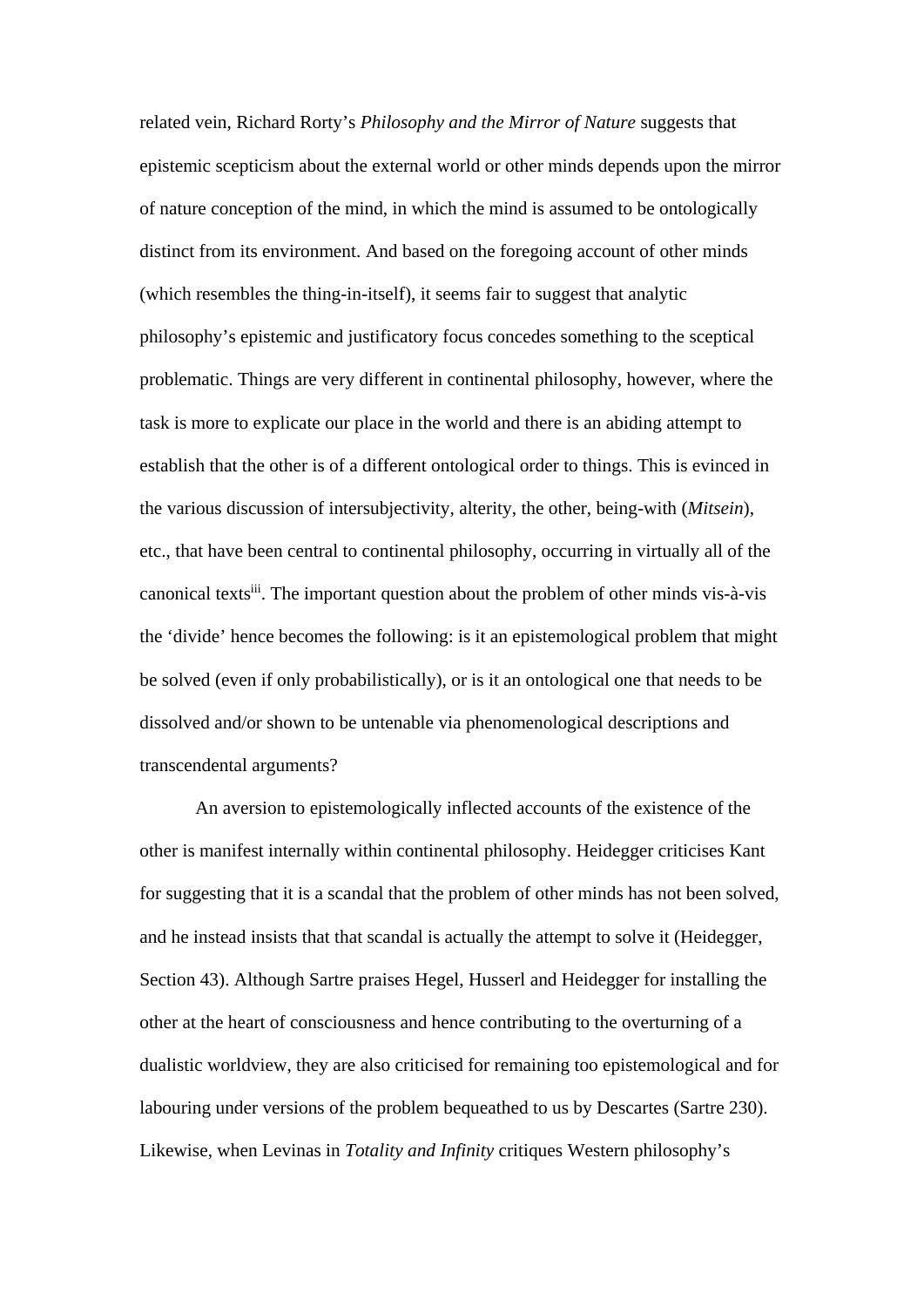"imperialism of the same" – that is, its epistemological focus that unerringly aims at reducing the unknown object to the understanding of the knowing subject (for Levinas, a certain ontological picture is also bound up with this) – he is careful to distance himself from contemporaries like Merleau-Ponty whose philosophy of touch remained too epistemological in its relation with the other (Levinas 1990). This gesture in which epistemology becomes a dirty word is a common one in continental reflections on inter-subjectivity, but what might be wrong with this epistemological focus? One problem would be that it functions on the basis of certain philosophical presuppositions, most notably the existence of a knowing subject with privileged epistemic access in relation to their own thoughts/feelings and a more speculative or theoretical relation in the case of other people. The difficult task is then one of explaining how it is that we might have justified knowledge of other minds (and external things more generally). For many continental philosophers this suggests that something has gone wrong and that the premises that lead to such a dilemma – other minds as hypothesised entities – need to be rejected. Ontological re-descriptions are hence given to explain aspects of the phenomena in question – such as desire, shame, etc., which are claimed to presuppose the difference of the other – but which simultaneously avoid the problematic consequences that ensue if we understand that difference as one pertaining to epistemic access between the first and second person perspectives. The uncanny and surprising nature of our relations with others is generally not to be explained by, or understood in terms of, the possibility of misunderstanding and failure in relation to our knowledge of the other (McGinn 50). For Merleau-Ponty, Heidegger, and the other existential phenomenologists, this level of judgment – of knowing consciousness – is not our fundamental relation to the world, which is, rather, pre-reflective. If it can be shown that the latter precedes and is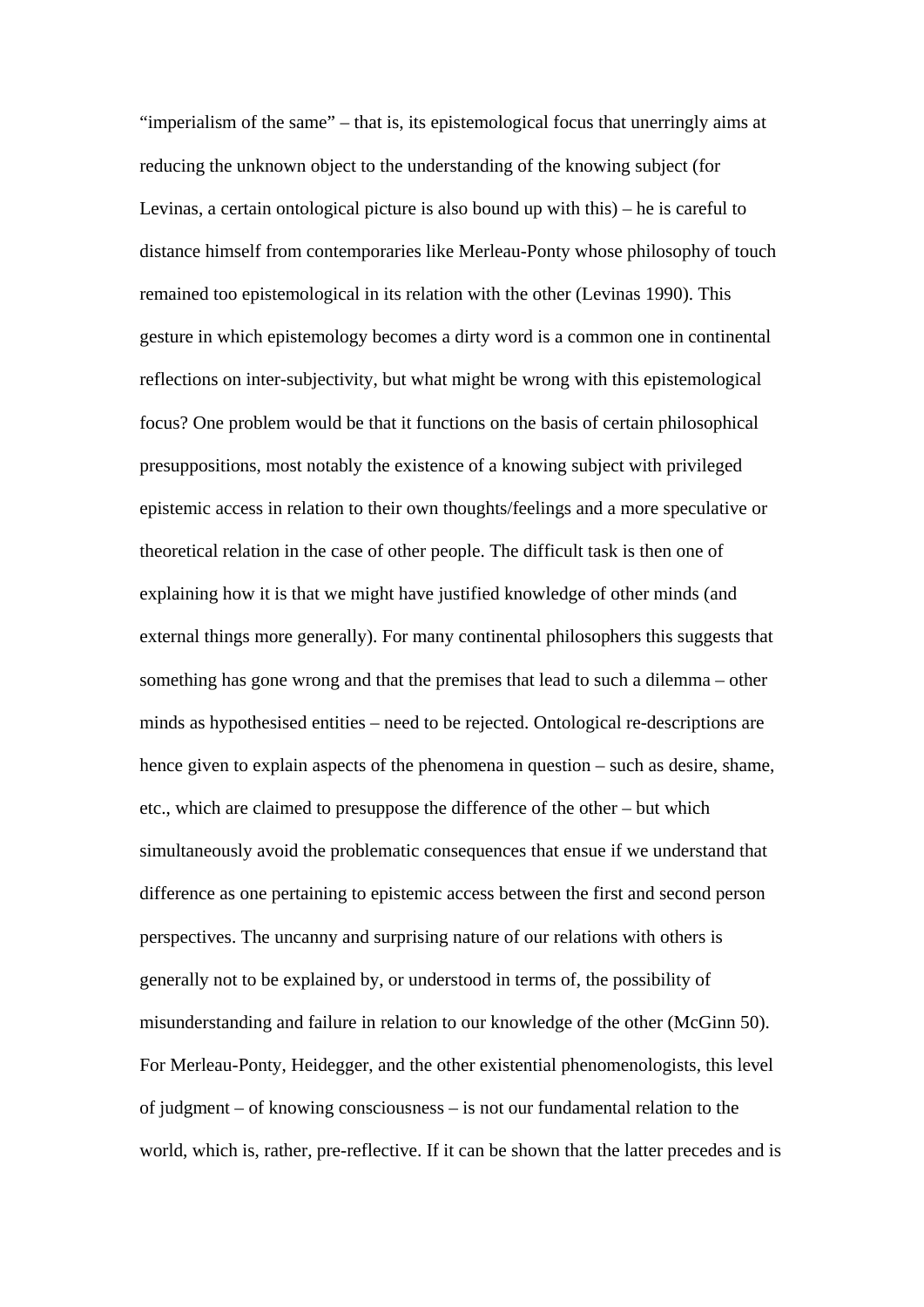the condition of possibility of the former, then reflective and sceptical judgments are undermined. It is for reasons like this that most continental philosophers will not accept the Cartesian premise that we have privileged epistemic access to ourselves, and nor will they accept that accounting for our relationships with others via knowledge (or probability) can be adequate, since our connection with others is firstly (in both a developmental and transcendental sense) non-inferential, grounded in perception, affection, intensity, etc. Moreover, for those continental philosophers indebted to Hegel, self-consciousness (and self-knowledge) are thought to be only possible following an encounter with others. To summarise then, continental philosophers tend to respond in at least one of the two following ways to the problem of other minds: 1. maintain that expression in some cases gives constitutive evidence of mentality (although this need not preclude ambiguity); and 2. argue that we have certain capacities or experiences (thought, shame, meaningful expression, selfconsciousness awareness, etc.) for which the existence of others is a necessary condition. We mainly consider the first strategy here, the second is explored in another Compass entry.

As many philosophers have noted, from Strawson to Merleau-Ponty, there is a clear link between the mind/body problem and the problem of other minds. If we consider the mind (or the mental) as transcending the body, or as radically different from the body, then we are immediately in a difficult position in trying to establish that other people do in fact exist. On the other hand, any strategy of dissolving the problem by pointing to a mind-body unity must not deny the perspectival asymmetry between first and second persons, nor the fact that communicative expressivity is a matter of degrees. It seems difficult to dispute, for example, that the facially expressive nature of emotions like anger or any of the other purportedly universal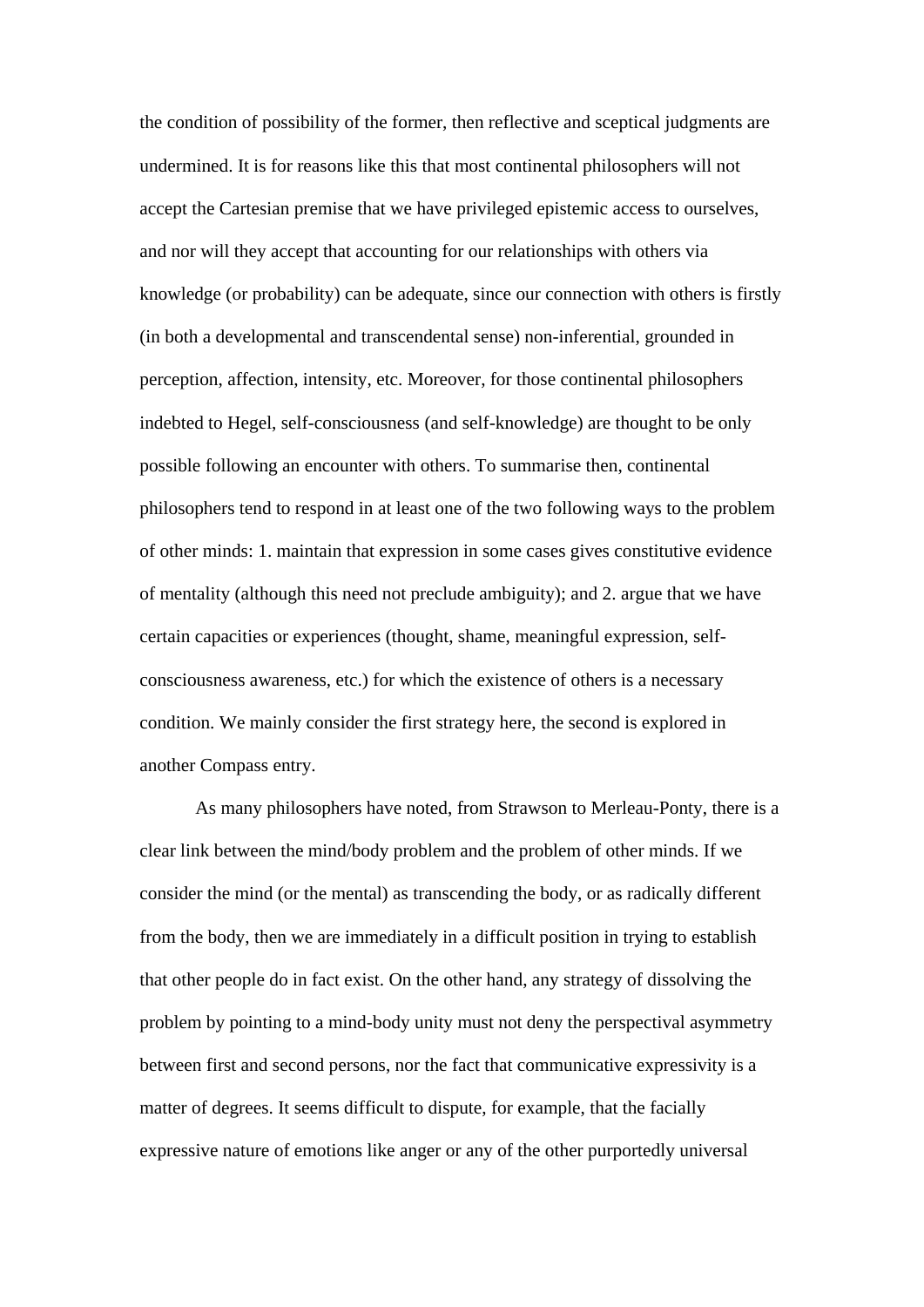facial expressions (joy, disgust, surprise, sadness, fear) is more transparent than in the case of a complex state like nostalgia, say, and than is the case with regard to the knowledge that one might have of something specific. In this respect, Overgaard points to an important distinction in expression between "occurrent mental phenomena, which have a beginning and an end (e.g. sensations, perceptions, and emotions) and phenomena that seem to be dispositional in nature", including beliefs and knowledge (Overgaard 258). Again, if a philosopher can show that this latter relation is not basic then we have the beginnings of an argument for inter-subjective expressionism. Roughly speaking, this is the argumentative strategy that the existential phenomenologists pursue in thematising in great detail the lived body as locus of agency rather than the mind; 'mind' does not reduce to body in the manner suggested by some behaviourists, but the body is enlarged and made intelligent, and also claimed to be the condition of reflective thinking.

Such views tend to be accompanied by a denial of the necessity of intermediate entities (e.g. representations, judgments, the Kantian 'I think', etc.) in everyday inter-subjectivity. According to one of Merleau-Ponty's examples, a friend's consent or refusal of a request for them to move nearer is immediately understood through bodily interaction. Moreover, as Merleau-Ponty goes on to suggest, this does not involve a perception, followed by an interpretation, and then a behavioural response. Rather, "both form a system which varies as a whole. If, for example, realising that I am not going to be obeyed, I vary my gesture, we have here, not two acts of consciousness. What happens is that I see my partner's unwillingness, and my gesture of impatience emerges from this situation without any intervening thought" (Merleau-Ponty 111). The interpretation is thus built into the perception itself, rather than something secondary that is added to the raw perception of sense-data, in manner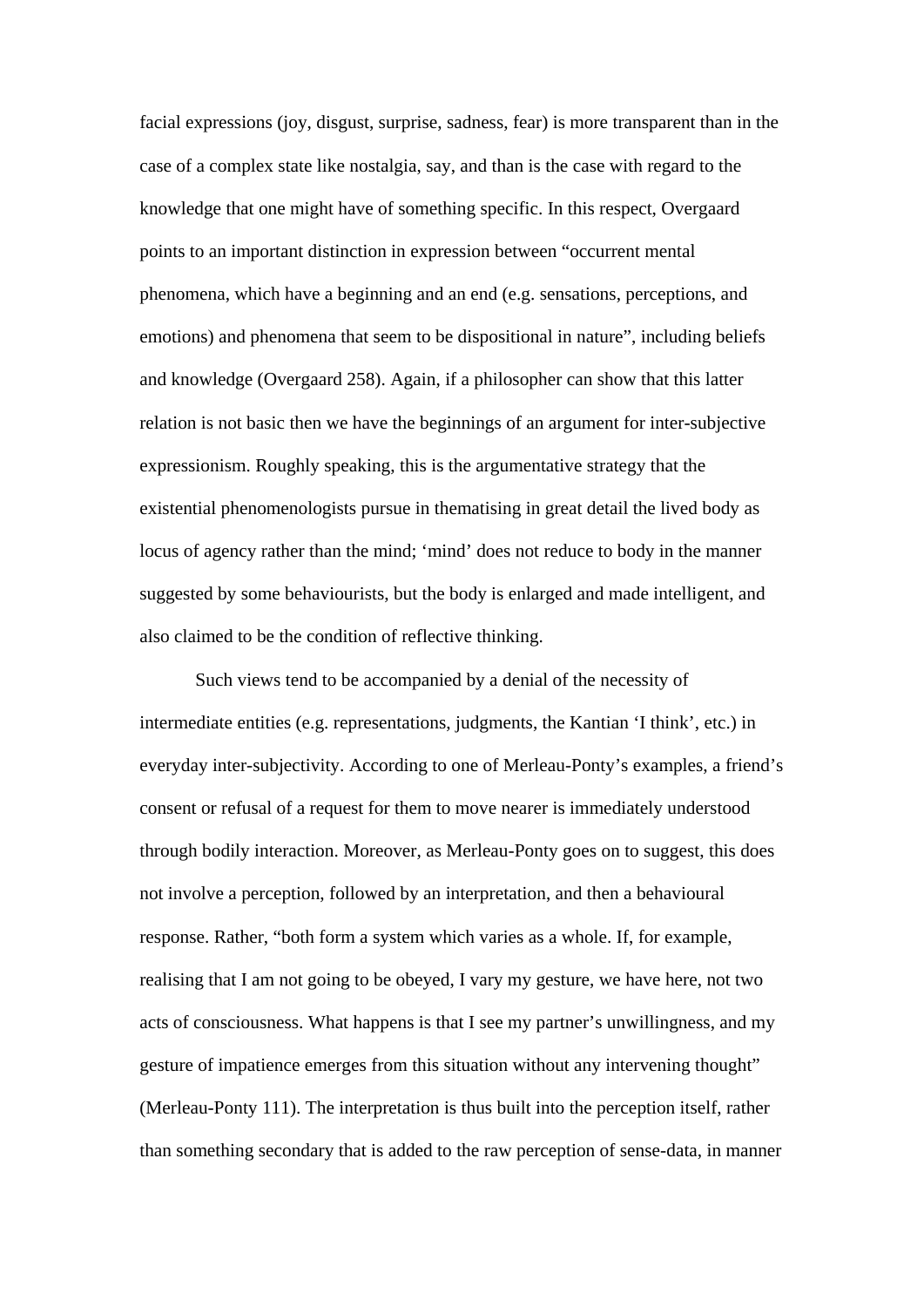related to some of Heidegger's thematisations of "seeing-as" in *Being and Time*. In the perception of the other, a certain gesture does not make me think of anger, or read anger behind the expression, but that it is anger in-itself (Merleau-Ponty 184). Likewise, Merleau-Ponty consistently draws attention to the way in which newborn babies are able to imitate the facial expression of others, both in *Phenomenology of Perception* and elsewhere, something that provides the basis for our relations to others thereafter. As Thomas Fuchs notes in regard to the imitative capacities of children, "by the mimetic capacity of their body, they transpose the seen gestures and mimics of others into their own proprioception and movement" (Fuchs 98). On this Merleau-Pontyian inspired view, our body-schema responds immediately to the other's expressions, and elicits a non-inferential process of what might be called 'empathic perception'.

While this kind of turn to the body is typical of phenomenology from the later Husserl on, it does not exhaust continental philosophy *per se*. The notion of the body 'proper' has been contested by many recent theorists (especially post-structuralists), sometimes in the name of the vast differences between bodies that are occluded in the general deployment of the term, as well as because of the claim that the necessary relationship between the body and technology renders problematic some phenomenological accounts of the lived body. Nonetheless, virtually all continental philosophers dispute the view of the mind as predominantly representational, and there is a corresponding advocacy of forms of expressivism. This position defends the semantic priority of expression over representation, and thus links in with claims to the genesis of theoretical knowledge from practical experience/knowledge in many continental philosophers. Rather than committing its advocates to forms of irrationalism, it arguably involves a disciplining of rationality (or the propositional) as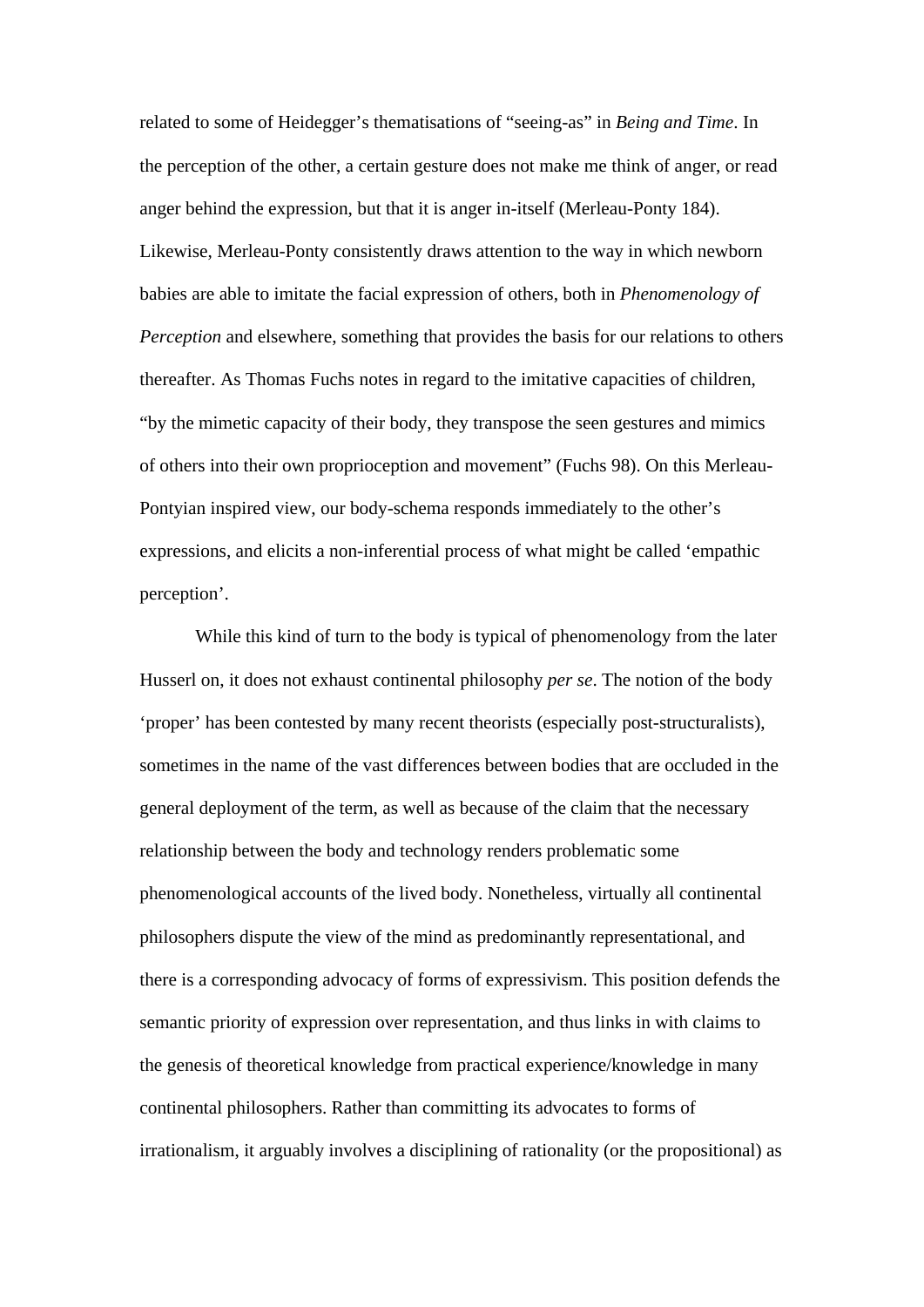the dominant mode of interacting with the world, and expressive behaviour is viewed as meaning saturated, often in such a manner as to deny the need for inference.

Despite the common understanding of him as a dualist, Sartre is also committed to a form of expressivism regarding others when he states that nothing is hidden in principle. Modes of conduct of bad faith are nothing separate from the way they are enacted in the world: style, mannerisms, and comportment. In a very different way, in *Difference and Repetition* and other texts Deleuze also advocates a form of expressivism and this is one of the reasons why Spinoza and Nietzsche are increasingly popular in continental circles.

Levinas' philosophy likewise attempts to negotiate that difficult balance between respecting the alterity of the other and yet nonetheless insisting on the immediate communicability of bodily expressivism. Levinas is famous for his discussion of the face-to-face in which in an encounter with the other we experience the other as an ungraspable infinity, rather than as a graspable totality, as is the case with our appropriative relationship with other objects. What the 'face' expresses is precisely the other's transcendence (Levinas 198). As such, expression does not give us the other's interiority, but nor does it hide this realm (Levinas 202). Another's mental life is not waiting to be encountered and known in the manner of an object; rather, it expresses itself in an unfolding and unpredictable dynamic (Overgaard 262). As Overgaard argues, the "notion of expression is both intended to convey something more than a merely contingent relation between mind and body, and to reflect a certain inaccessibility of the mental lives of others" (Overgaard 256). As he goes on to suggest, "the Cartesian thinks the counterpart to my possible uncertainty regarding the mental states of another is her certainty, but this is precisely wrong" (Overgaard 267), since even if I were certain about the other's mental states (and surely we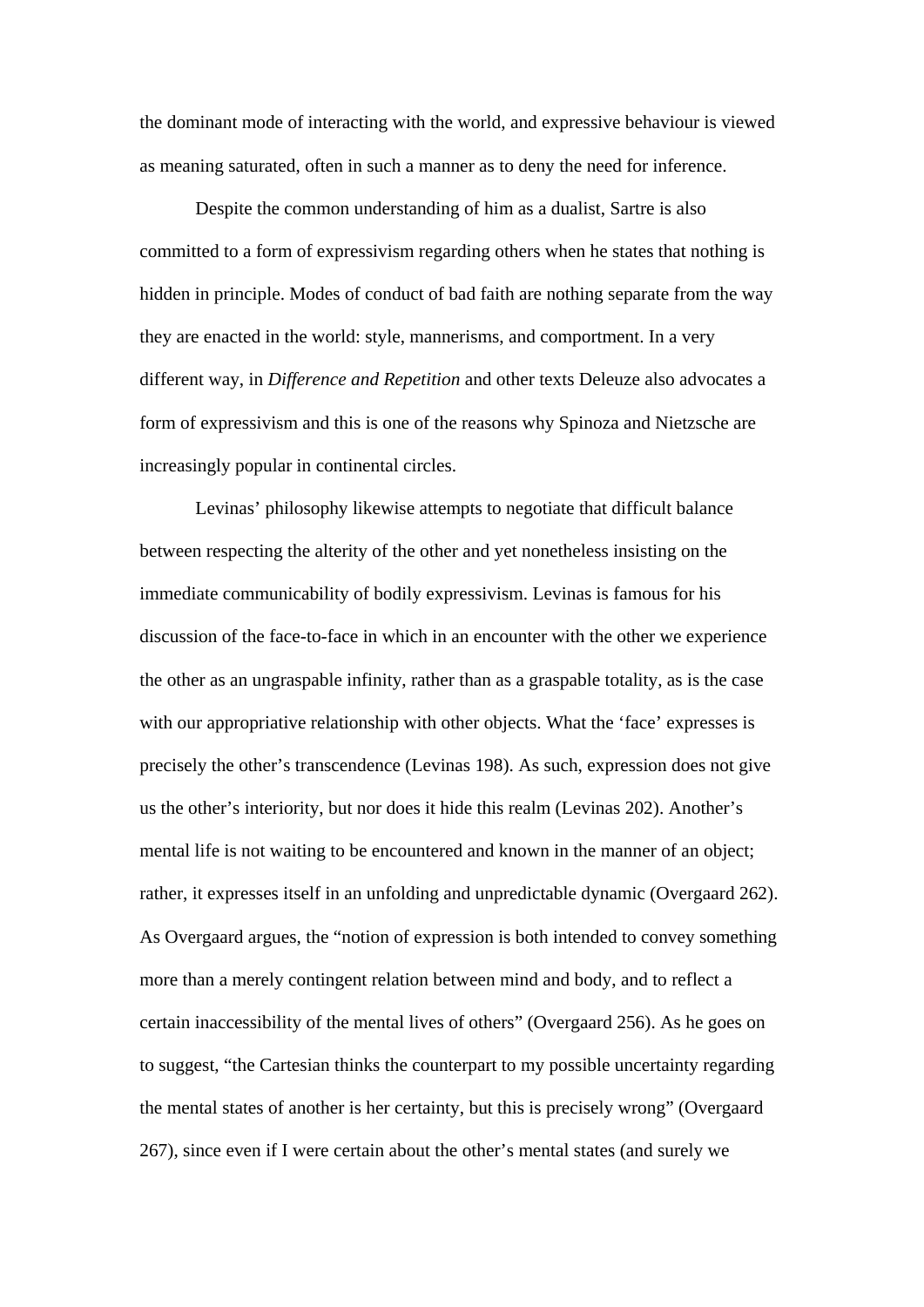sometimes are), there would still be a difference between the perspectives. Focusing upon epistemic access thus seems a misleading way to explain this, and what becomes clear in the work of all of these philosophers is that expression is not a representation of an inner realm. It is an *entre nous* (between us) that is differently experienced by the expressive face and the apprehension of it by another expressive face. Expressivism, however, remains a marginal view within analytic philosophy, a position that is more commonly associated with so-called 'postanalytic' philosophers: Charles Taylor, John McDowell, and to a lesser extent, Robert Brandom. It is also important to note that both Taylor and Brandom trace expressivism back to its roots in romanticism, suggesting that the historical contestation between romanticism and more reason-oriented views of the enlightenment heritage is an important precursor to the analytic/continental divide.

#### **CONCLUSION**

Many analytic philosophers would have at least two responses to this, concerning not only the putative immediacy of relations with others, but also any priority that is accorded to this mode of comportment. First, it might be suggested that such a position threatens to make deception and misinterpretation in our relations with others impossible and that the asymmetry of perspectives is thereby occluded. Second, analytic philosophers often maintain that these kind of phenomenological descriptions do not foreclose on the possibility that representations or simulations undergird such experiences, and that these phenomenological descriptions may hence simply be 'wrong'. A variant of this objection might be the response that it is psychologically necessary that we *think* that we know and interact with others, as A. J. Ayer says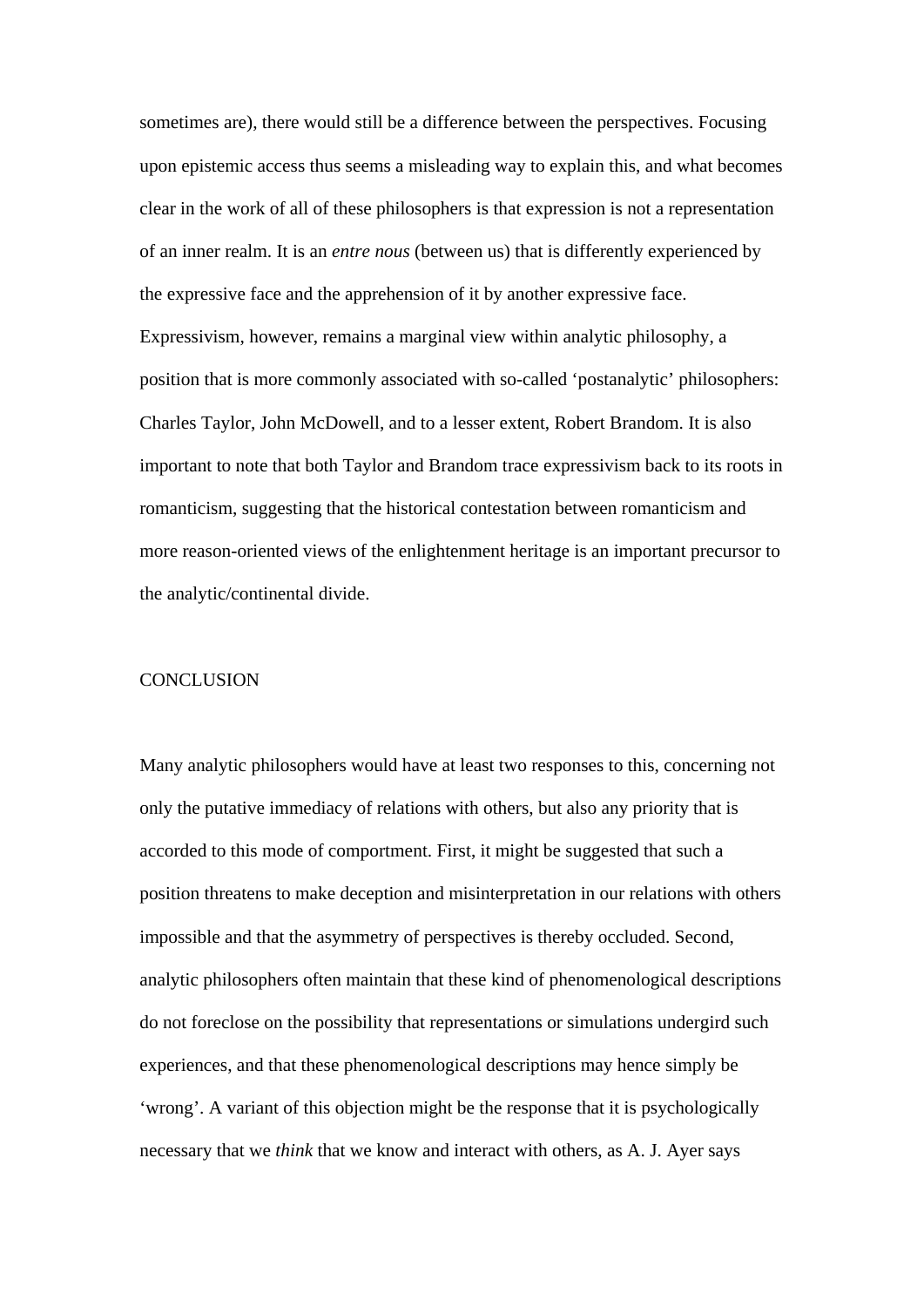against Merleau-Ponty and Heidegger's analyses of inter-subjectivity, but that this does not provide any kind of access to the other's mind or more general proof that they do in fact exist (Ayer 1982 221). While good responses can be made to both of these worries, the key question concerns whether phenomenological descriptions are platforms from which necessary and essential conditions might be established, or whether they are defeasible psychological descriptions of experience that are of little philosophical significance. I cannot definitively resolve this here, of course, but it seems that we are returned to the background issue of the mind and how it works. Is intentionality predominantly to be understood as involving representational content, and thus we represent the other as having beliefs and desires? The answer is 'no' for most continental philosophers, and we have already seen some background reasons why this might be so: it is partly because of this general reluctance to solve issues with epistemology, probability, and other sophisticated judgments of this kind, at least if they fail to take account of our primary immersion in a social milieu. The concern is that if one hypostasises a reasoned relation to the world that is dependent upon a more practical one (genetically, developmentally, etc.), then one will never be able to reconstruct what Merleau-Ponty calls the 'perceptual faith', and the way in which this necessarily opens upon perspectives other than our own.

#### WORKS CITED

Ayer, A. J. "One's Knowledge of Other Minds", *Philosophical Essays*, London: Macmillan, 1954.

Ayer, A. J. *Philosophy in the Twentieth Century*, London: Random House, 1982.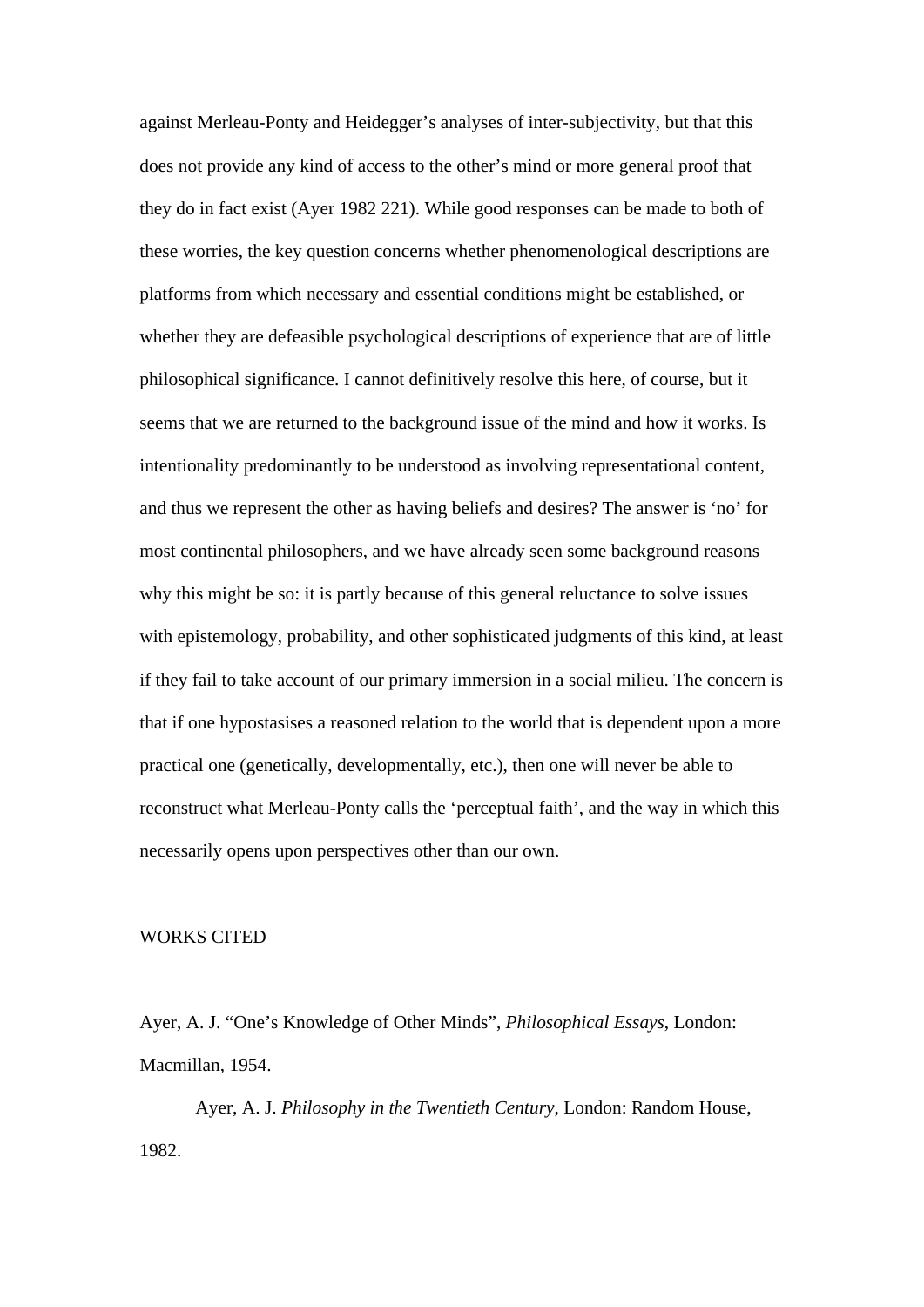Foucault, Michel. *The Order of Things*, New York: Vintage, 1994.

Fuchs, T. "Corporealized and Disembodied Minds", *Philosophy, Psychiatry, Psychology*, 12, No. 2 (2005): 95-107.

Gallagher, S., and Zahavi, D., *The Phenomenological Mind*, London: Routledge, 2007.

Gallagher, S., *How the Body Shapes the Mind*, Oxford: OUP 2006.

Goldman, A., "Interpretation Psychologized", *Mind and Language* 4 (1989): 161-185.

Gordon, R., "Folk Psychology as Mental Stimulation", *Stanford Encyclopedia of Philosophy* (online).

Heidegger, M., *Being and Time*, trans. J. Macquarrie and E. Robinson,

London: Blackwell, 2004.

Hyslop, A., "Other Minds", *Stanford Encyclopedia of Philosophy* (online).

Levinas, E., "Intersubjectivity: Notes on Merleau-Ponty", *Ontology and* 

*Alteriy in Merleau-Ponty*, ed. G. Johnson and M. Smith, Evanston: Northwestern University Press, 1990.

Levinas, E., *Totality and Infinity*, trans. A. Lingis, Pittsburgh: Duquesne University Press, 1979.

Lewis, David. "How to define theoretical terms", *Journal of Philosophy* 67 No. 13 (1970): 17-25.

McGinn, Marie. "The Real Problem of Others", *European Journal of Philosophy*, 6, No. 1 (1998): 45-58.

Merleau-Ponty, Maurice. "The Child's Relations with Others", trans. W. Cobb, *The Primacy of Perception and Other Essays*, ed. J. Edie, Evanston: Northwestern University Press, 1964.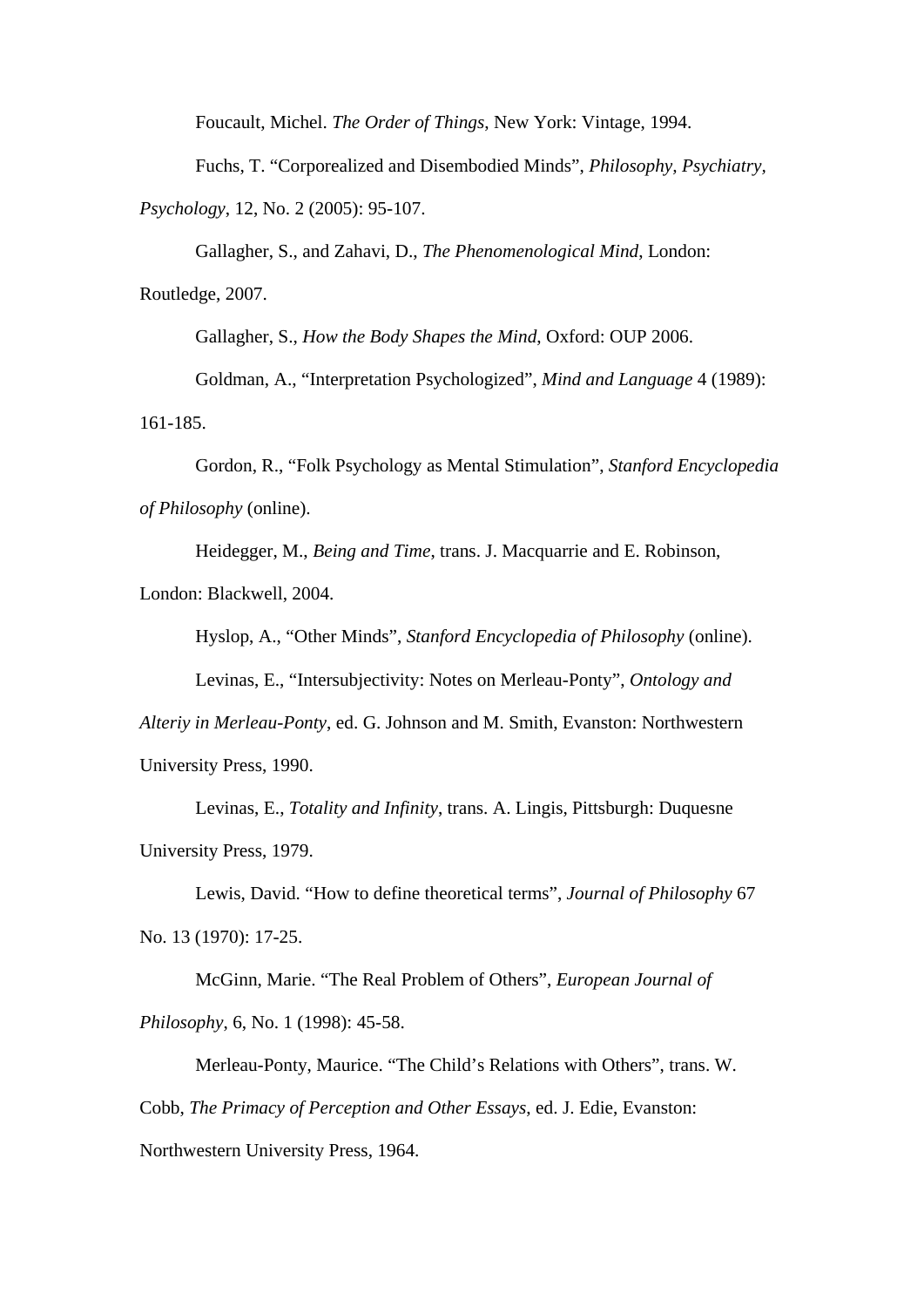Merleau-Ponty, Maurice. *Phenomenology of Perception*, trans. C. Smith, London: Routledge, 2005.

Mill, J. S. *Collected Works of John Stuart Mill*, ed. J. M. Robson, London: Routledge, 1962, vol. ix.

Nicholls, S., and Stich, S., *Mindreading*, Oxford: Oxford University Press, 2003.

Overgaard, Soren. "Rethinking Other Minds: Wittgenstein and Levinas on

Expression", *Inquiry* 48, No. 3( 2005): 249-74.

Rorty, Richard. *Philosophy and the Mirror of Nature*, Princeton: Princeton

University Press, 1981.

Ryle, Gilbert. *The Concept of Mind*, Chicago: University of Chicago Press,

1984.

Sartre, J. P., *Being and Nothingness*, trans. H. Barnes, London: Routledge,

1994.

1

Stern, R., *Transcendental Arguments and Skepticism*, Oxford: Oxford

University Press, 2000.

Wittgenstein, L., *Philosophical Investigations*, trans. G. E. Anscombe,

Oxford: Basil Blackwell, 1978.

solve a third-personal problem' (cf. Goldman 1989 161-185). Thanks to James Chase for this taxonomy, to James Watt for conversations about the problem(s) of other minds, and the Australian Research Council for providing financial support for this project.

iiiThink of Hegel's *Phenomenology of Spirit*, Husserl's *Cartesian Meditations*, Heidegger's *Being and Time*, Sartre's *Being and Nothingness*, de Beauvoir's *The Second Sex*, Merleau-Ponty's

*Phenomenology of Perception*, which has a chapter on 'Other Selves and the Human World', and Levinas' *Totality and Infinity*, which argues that ethics is first philosophy and that responsiveness to the other is a condition of subjectivity. More recently, such themes have continued in Lyotard, Derrida (somewhat notoriously in the *Gift of Death*: *tout autre est tout autre*), Paul Riceour (*Oneself as Another*), Jean-Luc Nancy (*Being Singular Plural*, *Inoperative Community*, etc), and many others. Concerns with the other also feature in Deleuze's work. In *Difference and Repetition* and *Logic of Sense*, what Deleuze calls the other-structure and its difference from the perverse-structure occupies an important place in these major texts. In addition, I have also already alluded to Apel and Habermas on

i Or, occasionally, (2) 'quite a bit, but it's a special-purpose learning system, or the unfolding of an innate conceptual framework, or the like' (cf. Lewis 17-25).<br>iiOr, occasionally, (2) 'not at all - we just run our other systems 'offline', using first-personal data to